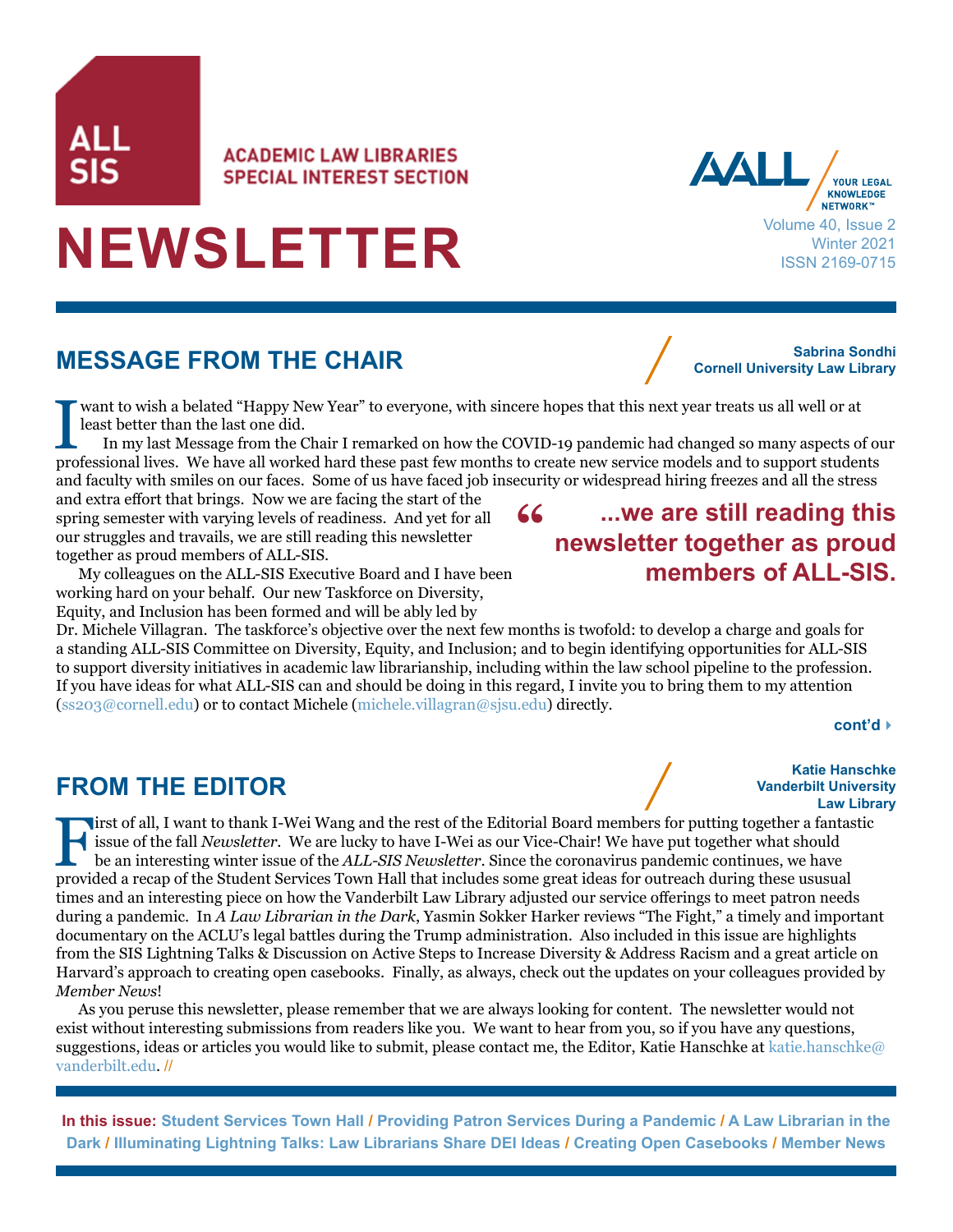## <span id="page-1-1"></span>**MESSAGE FROM THE CHAIR** [3](#page-0-0)**cont'd**

As AALL President Emily Florio mentioned at an AALL Connection webinar in November, the organization and the SISs are in the midst of getting ready for the AALL Annual Meeting. The timeline for submitting program proposals to AALL was greatly delayed this year, so while ALL-SIS put in their sponsorship bid for two programs we still do not know which one will be selected by the Annual Meeting Program Committee. Regardless of whether the Annual Meeting takes place in person or online, based on the program proposals I have seen, I know there will be a wealth of programming directed at our members. I encourage everyone to take advantage of this educational opportunity in whatever way they can.

When we receive confirmation that an in-person Annual Meeting will occur, I plan to form a Local Arrangements Committee for ALL-SIS for this current 2020-2021 year. If you live or work in the Cleveland area, or have lived or worked there in the past, and would like to participate and share your knowledge, please email me. My own personal knowledge of Cleveland is quite dated as I have not lived there since 2003!

In the meantime, several of our committees have been busy creating and planning webinar content for the more immediate benefit of us all. The ALL-SIS Student Services Committee held a Town Hall on November 9, the recording and transcript of which will be available on their committee page on the ALL-SIS website. In December, the ALL-SIS Continuing Education Committee held the first in a series of webinars focusing on equity and inclusion in different aspects of library work. More online programming is expected soon. Please look for announcements on the ALL-SIS listserv regarding webinars and roundtables being offered throughout the winter months.

Finally, in closing, while we are all becoming accustomed to the "new normal" this fall semester was still vastly atypical for so many of us. That kind of broad change and upheaval can be unsettling; you may find yourself unduly stressed or tired compared to how you usually feel at this time of year. I myself am finding it impossible to be excited about the spring semester the way I usually do. So, as I continue to remind myself, be kind to yourself and to others. Take breaks, be honest with yourself and others as to what you can achieve in the next day/week/month, and say 'no' occasionally. Schedule virtual meetings with your friends or time alone as needed to unwind. Be safe. I hope to see you at an ALL-SIS or AALL webinar soon and hopefully in person next July. //

## <span id="page-1-0"></span>**STUDENT SERVICES TOWN HALL INSPIRATION FROM A DISTANCE**

**Geraldine Kalim University of Georgia Law Library**

> **Edna Lewis Berkeley Law**

**Kimberly Mattioli Indiana University Bloomington Law Library**

The process community of others has long been a hallmark of the Student Services Librarian. Never<br>before, however, have we needed each other quite as much as we have during this wild ride of an academic year.<br>Motivated bot before, however, have we needed each other quite as much as we have during this wild ride of an academic year.

Motivated both by a desire to bring us all together and out of our own need to find inspiration, the three of us hatched a plan to host a Student Services Town Hall. We purposely scheduled the event far enough into the semester that some of us could report on successful (and not-so-successful) attempts to continue Student Services work during socially distanced in-person, hybrid, or completely remote fall semesters.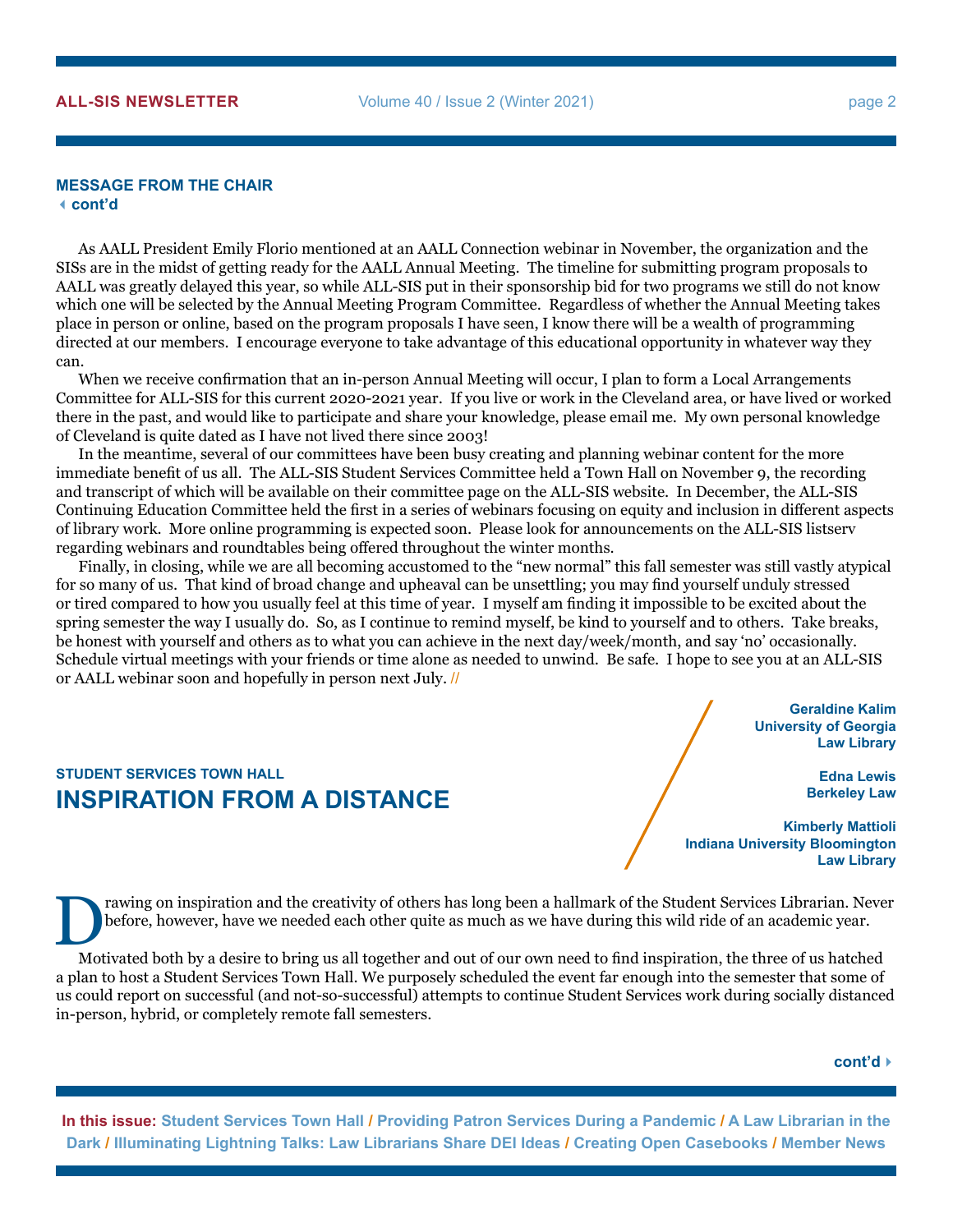### **STUDENT SERVICES TOWN HALL** [3](#page-9-0)**cont'd**

We gathered over Zoom on Monday, November 9th and were pleased to attract almost 50 attendees. Our planned discussion topics included activities and engagement, student communication, the library space, and the positive pivots we would like to keep going forward.

Several libraries reported using videos to reach their students. Some examples include the [Monday Morning Minute](http://Monday Morning Minute) at the University of South Dakota McKusick Law Library and [Meet the Librarians](http://Meet the Librarians) at the UC Berkeley Law Library. Perhaps no video compares to Duke's [Library Takeout.](http://Library Takeout)

Many librarians are coming up with creative virtual stress relief activities. If you are interested in turning some of your usual stress busters virtual, check out some of the puzzles created by the librarians at Berkeley and UGA: [Bay Area Beauty](http://Bay Area Beauty) and [Law Hawk.](http://Law Hawk) You may also want to consider organizing Zoom trivia events for your students using one of the games from [Jackbox.tv](http://Jackbox.tv). Some librarians also have had success with posting trivia questions on law library Instagram accounts.

For more ideas — geocaching, library escape rooms, pet forums (Show and Tail, Paws and Relax, Pet Therapy Room, Pet Parade), stress buster and wellness guides, seating strategies — the Zoom recording and chat transcript are available through the [ALL-SIS blog](http://ALL-SIS blog).

The COVID-19 pandemic has presented a unique challenge for law librarians who are focused on student wellbeing and engagement. This is a very difficult time for our students, and librarians are worried about those who may be struggling. The Town Hall made it clear that ALL-SIS members are dedicated to their students and will come up with creative and innovative services to help guide them through the remainder of this pandemic. //

## <span id="page-2-0"></span>**PROVIDING PATRON SERVICES DURING A PANDEMIC**

**Ashli Wells Vanderbilt Law Library**

There have been many challenges and changes to providing services to patrons during the COVID-19 pandemic, and our library is not unique in this sentiment. The law school administration made numerous changes to the building and library, including creating a classroom in one of the main library spaces, which impacted the services provided to our patrons. Since so many factors impact the ability to offer in-person classes and services, many of our plans in the library were in limbo until just a few weeks before the fall semester began. These unknowns made planning challenging, but it allowed us to problem solve how we could still provide a high level of service to our students and faculty.

## **MATERIALS**

As previously mentioned, part of the library was converted to classroom space, and the classroom made our stacks inaccessible for our students and faculty. This new arrangement also eliminated the availability of our typical circulation desk. How to provide physical materials to our patrons was a crucial issue to solve. Fortunately, the university's library system created a book pick-up service during the summer that helped provide the framework for the upcoming semester. This service allows patrons to request materials through the catalog using a form that routes the request to LibAnswers. The librarian on virtual reference for that day determines whether the book is available electronically and, if not, passes the book request to the staff members working in the physical building. Once one of the staff members receives the item request, they retrieve the item from the shelf and check it out to the patron. If it is for an on-ground law student, the

**cont'd**4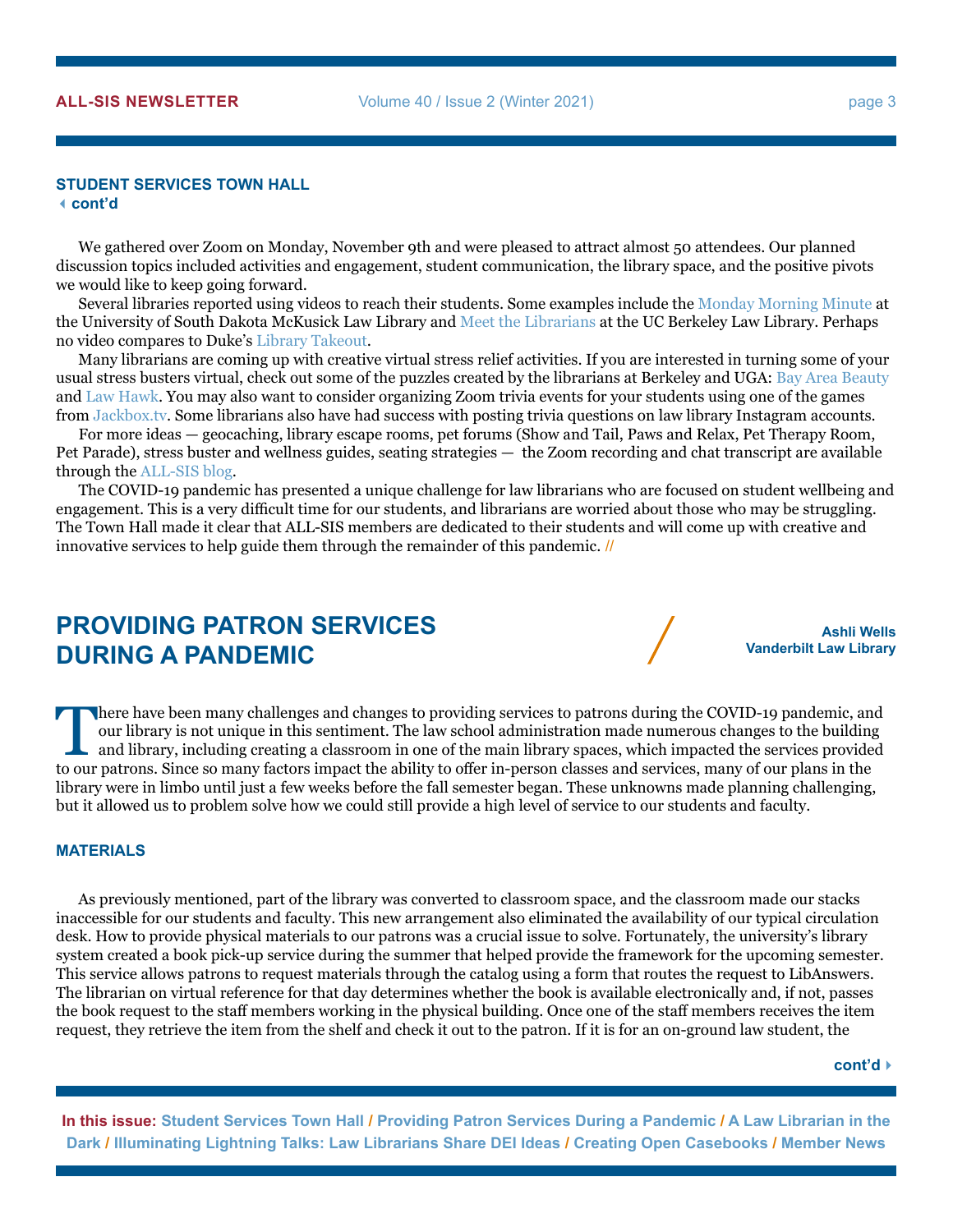### **PROVIDING PATRON SERVICES** [3](#page-9-0)**cont'd**

item is placed on the designated pick-up shelf in the library, and we make sure to cover the title of the item to protect the student's privacy. If the item is for one of our law journals, the item is placed directly on the designated range for that journal, and requests from faculty members are placed directly in their mailboxes. If an item request is made by a student who is local but taking their classes virtually, a staff member arranges a time and date with the student to meet outside of the library for a socially distanced pick-up. We can mail physical items that are not available electronically to students who are not in the area, but these requests are extremely rare. The law school building is only accessible by current students, faculty, and staff associated with the law school. Any law items requested by patrons outside of the law school are routed to the main campus library, where their staff contacts the patron to arrange pick-up. Depending on the volume of requests, most requests are completed within a couple of hours, but we have guaranteed that all requests will be filled within 24 working hours of submission. We make sure to update the patron if there are issues with locating an item, and we also update the ticket in LibAnswers to notify them when items are available for pick-up or placed on the law journal's shelf.

The types of items we loan and how long we loan them have changed this semester as well. We are not loaning out any library laptops or chargers this school year since it would be challenging to disinfect these items after every use. The quarantine period for these items was also unclear at the beginning of the semester, and we decided it would be easier to eliminate these as an option, out of an abundance of caution. Laptops are not in great demand this semester because we have many students taking classes remotely, and we updated the students of this change at the start of the semester.

Additionally, we extended the checkout periods for our study aids and other items that previously circulated a day at a time. Our on-campus students are not in the building every day, and we decided that extending these items to seven days would help give students ample time to return their items the next time they are on campus. The library system's access services committee voted to grant automatic renewals for library items currently checked out to faculty, students, and staff, and this has helped patrons not accrue any late fees associated with their items. Students receive a notification that their items will be due soon to serve as a reminder, but the due date is automatically extended before actually being considered overdue.

**" The types of items we loan and how long we loan them have changed this semester.**

Items are quarantined for a specific number of days designated by the university and based on the results from OCLC's REALM project testing. When items are returned, they are checked in and placed in an area to quarantine for a set number of days before either shelving the items or routing items that are owned by the other libraries on campus. Staff members must wash or sanitize their hands after handling the materials that are placed in the quarantine area as a precaution against transmission of the virus. Items that are returned to us through other libraries on campus do not go through a quarantine period since those libraries practice the same quarantining measures before routing the items back to the law library.

## **ON-GROUND STAFFING**

To avoid population density on campus, most of our library's staff work remotely during this time. At the beginning of the semester, we were unsure what the volume would be for physical materials, but the staff members that work in the building have made this the top priority. Some members of the collection services department assist with physical item requests; this has allowed for cross-training opportunities in our library. With such a limited staff working in the physical library building, these individuals have been extremely helpful with many aspects of access services. We do have three student workers this semester who are also available to help fill requests and assist with other projects, but they are only available in the afternoons. Most of our item requests arrive overnight and are filled first thing in the morning.

**cont'd**4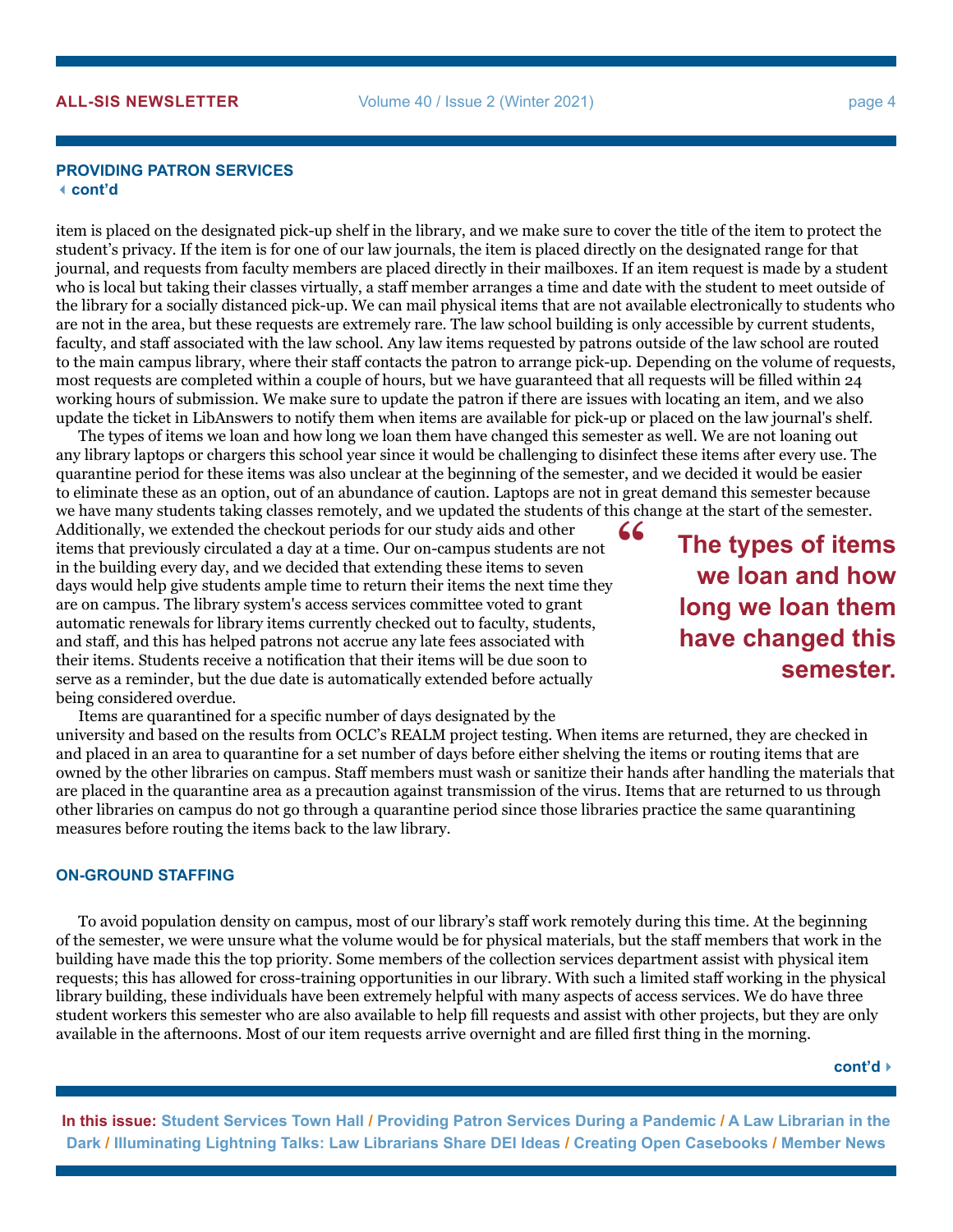### **PROVIDING PATRON SERVICES** [3](#page-9-0)**cont'd**

Since schedules vary for staff members working in the building, a calendar was created and shared with the remote library staff. This calendar has helped to avoid confusion regarding questions submitted online that should be answered by on-ground staff members. Our library's administrative manager coordinated the creation of an email distribution list that messages only the members that work in the physical building. This email list is useful for both our remote librarians and staff, and for our students. Since we do not have a circulation desk this year, students can email this list to alert staff about issues with our copiers or to address any needs students may have in the building. In order to divide the work up as evenly as possible, we created an on-call schedule for the building staff to designate who is responsible for responding to concerns during a particular timeframe. One of our librarians created signs with the appropriate contact information, and our administrative manager was instrumental in displaying these signs throughout the law library and law school to make this information visible to our students.

We were unsure of how quickly we could meet users' needs if the volume became overwhelming. We informed our students upfront about what they could expect from the library and how we were working to meet their needs. Setting expectations for our users was essential so that our staff members could fill requests within a reasonable amount of time without feeling any additional pressure associated with meeting the demands of our users.

Numerous changes were made during this time, but these are just a few of the adaptations we have made to continue to provide services to our students, faculty, and staff. I am pleasantly surprised by how smoothly everything has gone during the changes and challenges, and I am extremely proud of how we have provided services to our patrons throughout this pandemic. Our processes are continuously changing, and we have had to adapt to the ways we do certain tasks as we learn what works and what could be improved. However, it would be problematic to paint this experience as simple or easy. Not only did we have logistical challenges to sort through, but we also had to address staffing concerns. Due to limited staffing, our library has missed out on a lot of institutional knowledge and experience during this time, but we have made everything work, all things considered. While it has been an opportunity to try new things and adapt to the current environment, it has taken a lot of hard work and time by numerous people. It has been and will continue to be a group effort by everyone in our library to assist our users during the ever-changing landscape of the pandemic. **//**

## <span id="page-4-0"></span>**A LAW LIBRARIAN IN THE DARK THE FIGHT**

shortly after Donald Trump announced his executive order barring the entry of people from Muslim majority countries, the ACLU found itself so flooded with online donations that its website crashed. The donations – totaling over 24 million dollars in just one weekend — came from hundreds of thousands of individual donors, many of whom were first-time donors. ACLU executive director Anthony D. Romero previously released a [statement](https://www.aclu.org/press-releases/aclu-statement-donald-trumps-election) promising that the ACLU would be "eternally vigilant" for the duration of the Trump presidency. Since that time, the ACLU has held to its promise to remain "eternally vigilant" and has filed over 400 cases against the Trump Administration.

*The Fight* is a documentary that highlights four of these legal battles and celebrates the attorneys who continue to fight them. Produced by Kerry Washington, *The Fight* focuses on ACLU lawsuits about family separations at the border (*[Ms. L.](https://www.aclu.org/cases/ms-l-v-ice)  [v. ICE](https://www.aclu.org/cases/ms-l-v-ice)*), reproductive rights for undocumented persons (*[Azar v. Garza](https://www.acludc.org/en/cases/jd-v-azar-formerly-garza-v-azar-and-garza-v-hargan-challenging-trump-administrations-refusal)*), the participation of transgendered persons in the military (*[Stone v. Trump](https://www.aclu.org/cases/stone-v-trump)*) and voting rights and the census citizenship question (*[Dept. of Commerce v. New York](https://www.aclu.org/cases/department-commerce-v-new-york)*).

*The Fight* deftly juxtaposes multiple story lines about the work of ACLU lawyers as they race against time and

## **cont'd**4

**Yasmin Sokkar Harker CUNY School of Law**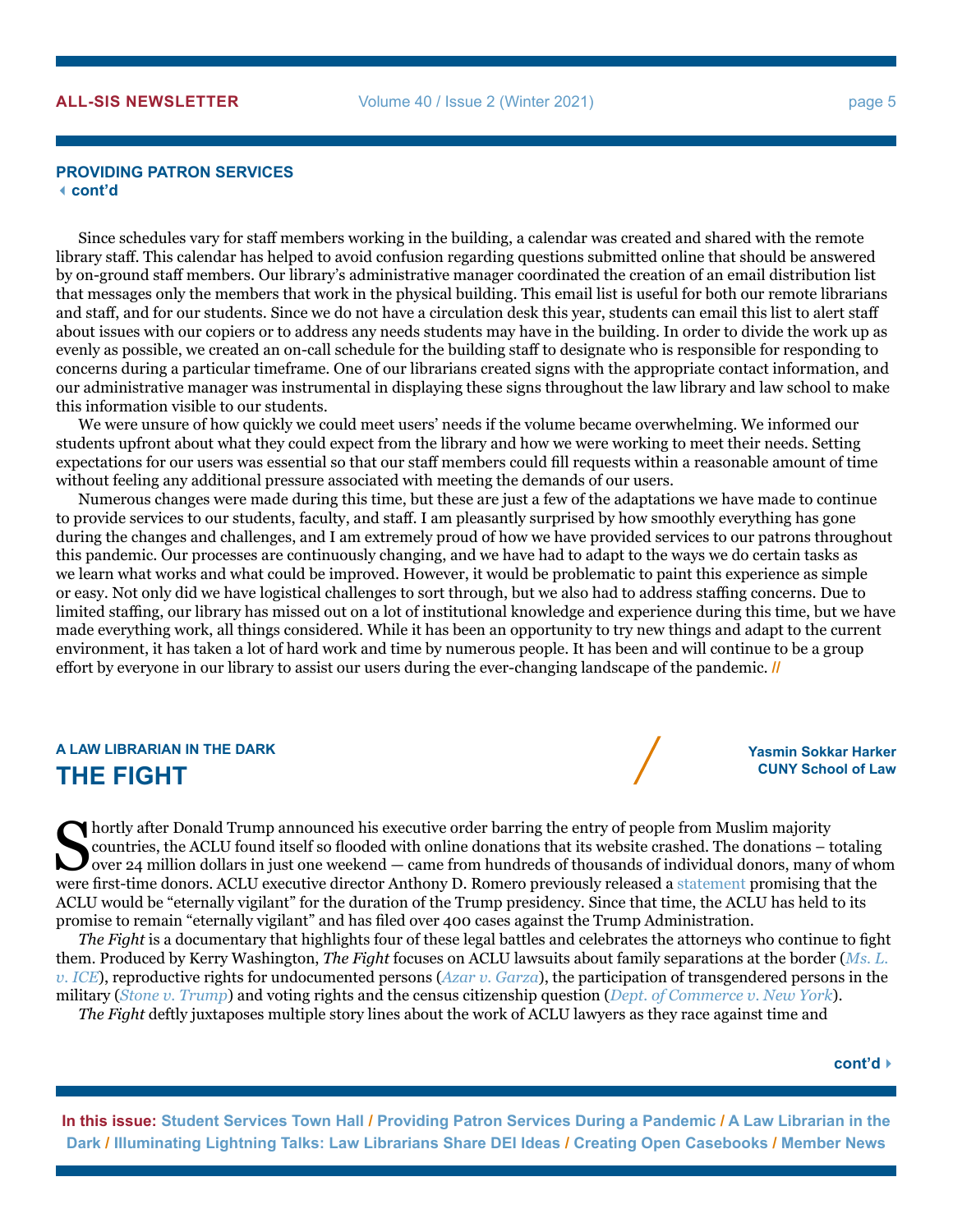## **LAW LIBRARIAN IN THE DARK**

[3](#page-9-0)**cont'd**

meticulously build cases. Immigrant rights attorney Lee Gelernt rushes to Tijuana to interview distraught parents as he earnestly tries to determine how many children have been separated from their parents, where they have been taken, and how to build a class action suit to reunite them. Reproductive rights attorney Brigitte Amiri works late into the night, furiously crafting arguments on behalf of an undocumented immigrant who has been blocked from obtaining an abortion by the Director of the Office of Refugee Resettlement. Dale Ho, voting rights attorney, spends hours mooting his argument before the Supreme Court as he works to preserve the voting rights that would be eroded through a census citizenship question. Chase Strangio, transgender justice attorney, fields phone calls and discusses strategy as he fights the Trump administration's ban on transgendered persons in the military.

Of particular interest to law students is the documentary's focus on both the mundane and exciting aspects of legal work. It follows the attorneys as they choose clients, travel by train and plane, confer with colleagues, pore over research, strategize, build arguments and word-smith. In a tour of the ACLU offices, we see a roomful of interns concentrating in front of their laptops their laptops and a conference room in which attorneys practice their oral arguments repeatedly.

" **The Fight does not shy away from the different struggles the lawyers face.**

*The Fight* does not shy away from the different struggles the lawyers face, both within the organization and within themselves. It addresses controversial ACLU representation of white supremacist clients, including the Unite the Right organizers in light of the tragic murder of Heather Heyer by a right-wing terrorist at the Unite the Right Rally. It also follows the internal struggles of the lawyers as they read the voluminous hate mail that streams into their offices, spend late nights away from their families, and deal with emotionally traumatic client stories.

I highly recommend *The Fight*, particularly for students interested in civil rights work. It is inspiring.

The Fight is distributed by Magnolia Films and is available through several streaming services. **//**

**Welcome to A Law Librarian in the Dark! This column reviews movies for law libraries and law library feature film collections. Movies about lawyers, law schools, litigation, famous trials, crime and punishment, or movies that contain "legal themes" are all possible topics. If you have a title that you would like me to review, e-mail me at [yasmin.harker@law.cuny.edu](mailto:yasmin.harker%40law.cuny.edu?subject=)**. //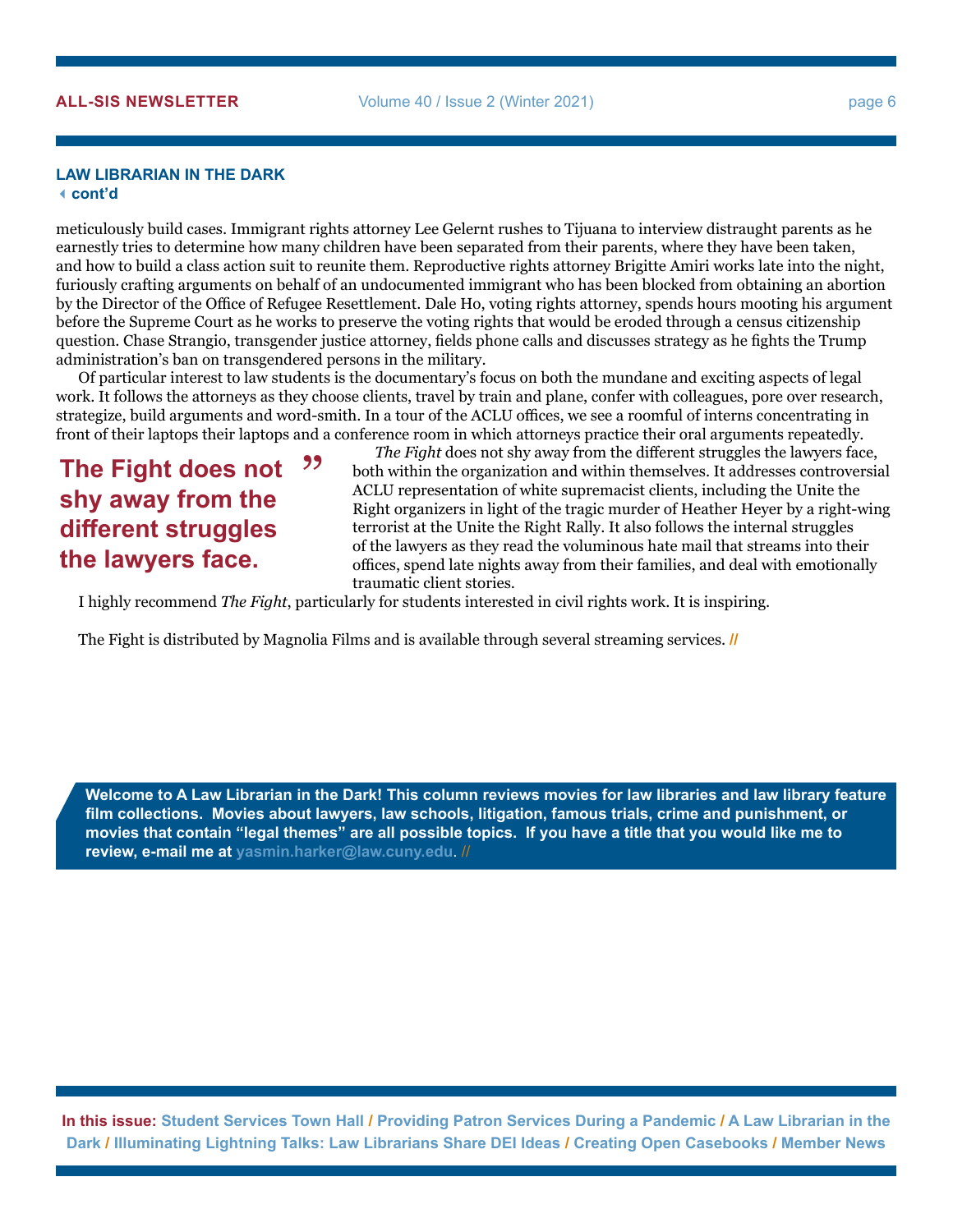<span id="page-6-0"></span>**ILLUMINATING LIGHTING TALKS:**

**LAW LIBRARIANS SHARE DEI IDEAS**

### **I-Wei Wang Berkeley Law**

**Sarah Gotschall University of Arizona Law Library**

**Katie Hanschke Vanderbilt Law Library**

In November 12, 2020, ALL-SIS joined several other special interest sections in sponsoring a roundtable, Active<br>Steps to Increase Diversity and Address Racism. Nine speakers gave a "lightning talk" on a program, initiative Steps to Increase Diversity and Address Racism. Nine speakers gave a "lightning talk" on a program, initiative, or proposal, and then participants joined breakout rooms to further discuss with the speakers. The lightning round presented a great variety of ideas. Speakers from law schools and other academic institutions offered their perspectives, and a law firm librarian and librarians involved with professional organizations provided multifaceted, unique proposals and active steps as well. Some of the speakers presented about outward, patron-facing programming and tools such as research guides, community programming or speakers' series, and course content and pedagogical tools; while others focused on inward, organizational initiatives, such as developing a code of conduct, internal structures to support antiracism efforts, and ideas for addressing diversity in recruitment. Both "heavy lifts" and ideas for lighter, incremental steps were covered. This article covers just a few of the nine topics presented.

**Kristina Alayan**, Law Library Director at the Howard University School of Law, discussed her efforts to promote diversity, equity, and inclusion (DEI) in her library in the wake of George Floyd's murder. She touched on a variety of important topics during her presentation and the breakout session.

Alayan described how, at her library staff meeting after the murder of George Floyd, she threw out the agenda and invited everyone both to share their thoughts and feelings about the murder and discuss what they could do next to improve diversity and inclusion at the library. Though it was a nerve-wracking experience for her, the discussion was productive! The idea emerged to hold a series of formal diversity, equity, and inclusion conversations to continue the discussion of DEI feelings and strategies. During the breakout session, Alayan was questioned about the difficulty of creating an environment where these types of discussions are acceptable. She described her efforts to facilitate DEI discussions as simply making a space for sharing. She communicates to her staff that the issue is important and that she encourages, not requires, participation. Acknowledging that these discussions can be fraught, she recommended stepping back to allow them to be directed by the staff.

Another attendee noted the problem of facilitating diversity and inclusion discussions at a time when university DEI experts are in high demand around campus. In their absence, if a library staff member steps in to facilitate a discussion, what should be done about the possibility of it going off the rails? Alayan agreed that this possibility is ever-present, even with campus experts! She noted that some situations are beyond our control, so if things go badly, all we can do is contain the damage by determining who wants to hear from us and who is looking to us for guidance.

Alayan noted that we are all responsible for the diversity of our applicant pools and need to "own our own pipelines." She recommended a holistic approach to diversity, stressing that it is important not only for recruiting and hiring but for retention as well. In order to expand the diversity of the hiring pool at her library, they have incorporated a diversity statement into their application process. After one attendee questioned whether the requirement might create an additional barrier and perhaps have a chilling effect on some applicants, she acknowledged the possibility. Alayan stressed the need to be clear that the diversity statement does not request disclosure of trauma. She said that the statements they had received so far were diverse, with some white applicants reflecting on their privilege and some BIPOC (Black, indigenous, and people of color) candidates reflecting on their challenges.

She raised the issue of library paraprofessionals being more diverse than librarians at many libraries, and lamented that, in her experience, the paraprofessionals who are promoted to librarians are disproportionately white. When asked

**cont'd**4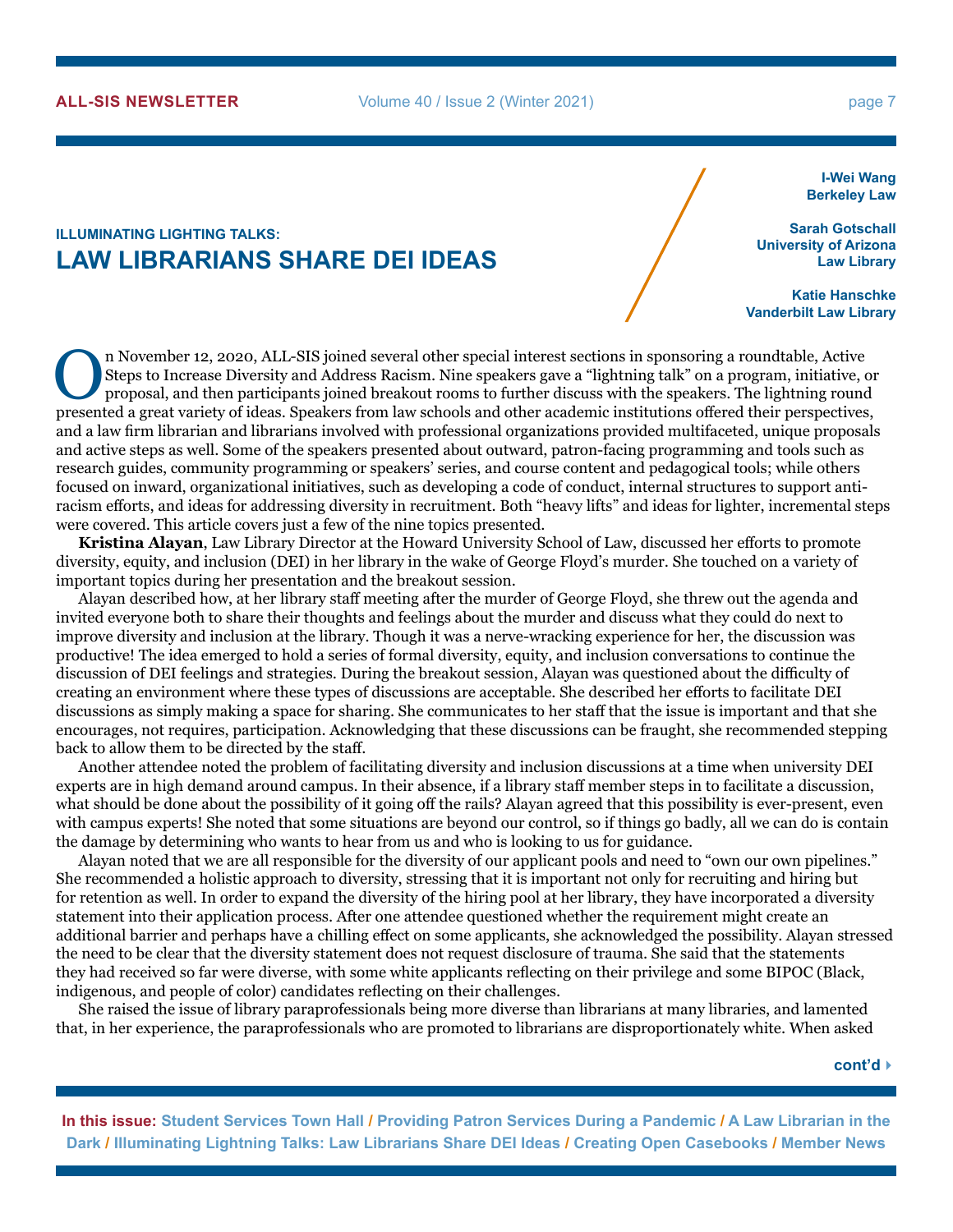### **ILLUMINATING LIGHTNING TALKS** [3](#page-9-0)**cont'd**

about this promotion phenomenon, Alayan said that we need to do better at mentoring paraprofessionals and letting them know they are valued. In addition to disseminating opportunities for professional development, it is necessary to actively encourage participation by including professional development time in the workday for all employees.

She pointed out that librarians do not have to be experts in DEI or reinvent the wheel in order to initiate improvements in our workplaces. As we were doing by attending the webinar, we can all learn from each other.

During the lightning round, **Khelani Clay** shared two research guides — "[Racial Justice & Diversity Resources"](https://wcl.american.libguides.com/justice) and ["Resources for Supporting Protestors](https://wcl.american.libguides.com/protests)" — hosted by the American University Pence Law Library. She also mentioned the library's hopes to start documenting students' participation in the recent protests advocating for civil rights and social justice. In the group discussion portion of the event, Khelani had the opportunity to drill deeper into the questions, issues and opportunities that were associated with the Pence Library's efforts. Several key issues surfaced.

The first issue centers around archiving the law students' participation in the protest. Documenting an institution's involvement in a national conversation about race in this country is something in which any library should be involved and interested; however, it comes with its own practical challenges. First, with students off-campus this semester, it was harder to solicit student submissions of protest participation. Conversations about the signs and the library's goals concerning an archive are much easier to have in person. Khelani also expressed concerns about character and fitness reviews the students will later undergo; to avoid showing students in a potentially compromising position, information will need to be shared and stored in a way that preserves anonymity. The library also will need to make students comfortable with that process. The end goal is to share the signs in the school's Digital Repository/Digital Commons.

The second issue relates to institutional support for the research guide. According to Khelani, American University is a private, diverse university that takes its mission seriously. The name within the guide shows a clear side taken; however, not all institutions will be as accepting of such a guide. Other, less flexible organizations may hesitate to sanction a guide on a topic some might consider controversial. In order to avoid pushback, the guide's content and title could present a more objective, neutral image.

Finally, there was substantial discussion around the multitude of individualized research guides on this issue. Since there are quite a few in-depth guides on allyship, diversity, the Black Lives Matter movement, and similar topics, individual libraries are hesitant to add further guides that cover the same information provided by other institutions. However, the library staff at the institutions without a guide are concerned that library patrons will not feel supported by the library. One solution proposed compiling a list of all the guides in one location. Another solution proposed linking to an established guide from the institution's own list of guides. Finally, Khelani pointed out the main benefit of the guide is that it directed patrons to American's resources, so it is possible to pull the pertinent resources from the already established guides and supplement with institution-specific resources. There also is a benefit of putting together a law school guide that is useful across campus since law librarians offer unique expertise.

**Nicholas Mignanelli** presented some ideas for overcoming implicit bias in hiring decisions, to combat "insider preference" — a form of implicit bias where the interviewer favors candidates who "fit in" with existing people in the organization, thus tending to replicate existing imbalances or lack of diversity. Noting that law student populations tend to be more diverse than library staff, Mignanelli proposes that, instead of considering "Would I enjoy working with candidate  $X$ ?", we should be asking "Would candidate X connect with our patrons?" Beyond making this mental shift in the framing of the interviewer's or search committee's inquiry, Mignanelli proposes leveraging patron diversity in the library hiring process as a way to make concrete this focal shift. He notes the power of student activism in advocating for increased diversity in faculty hiring, and suggests making student participation a standard part of library hires. This could include not only inviting students to attend job talks and serve on search committees, but also convening a focus group consisting

**cont'd**4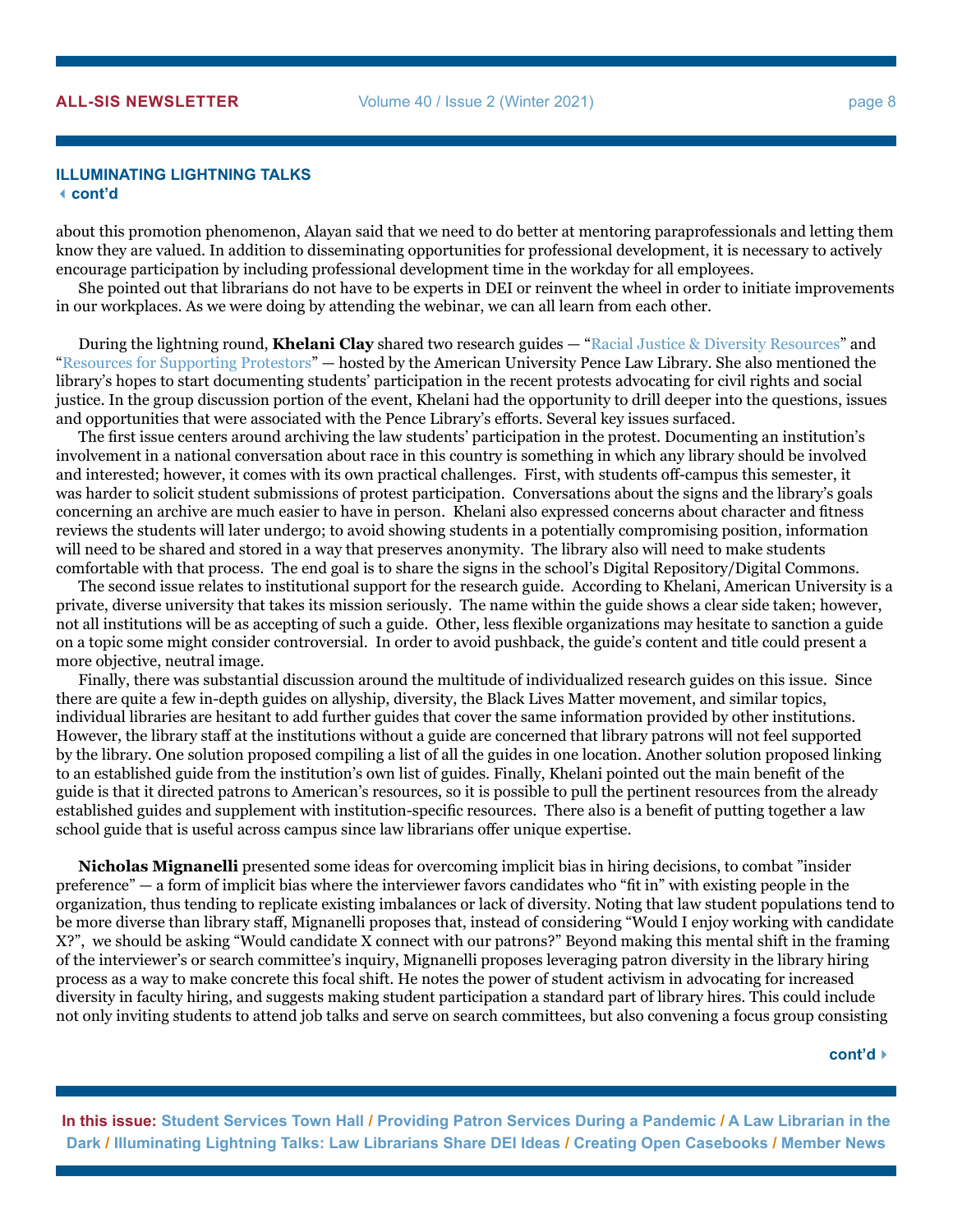### **ILLUMINATING LIGHTNING TALKS** [3](#page-9-0)**cont'd**

of patrons representing the breadth of diversity in the library's user population as part of the hiring process.

Because of a hiring freeze in response to the pandemic, Mignanelli has not had a chance to try out these ideas, and the breakout session was an opportunity to explore how such an approach could play out. A major question discussed was the issue of institutional buy-in. Sometimes student input is not given that much weight by law school administrators in hiring decisions regarding faculty positions. On the other hand, at many institutions — even where librarians have some form of faculty status — the library may have greater autonomy (sometimes in the form of a benign neglect) in hiring decisions, allowing for experimentation with such processes to inform hiring decisions. Another topic touched on was how student participation and a patron-centered mindset might be enlisted in the case of technical services or similar library positions where the connection to student diversity might be less direct or less obvious than for patron-facing services like reference, student services, or instruction.

A recording of the lightning round portion of the roundtable event is available as an mp4 file via [Google Drive](https://drive.google.com/file/d/1pD4SujlAEAWETtP3Whpqe7NJqrVguWjJ/view); and notes compiled during the breakout sessions are available by contacting event organizer [Taryn Marks.](mailto:tlmarks%40law.stanford.edu?subject=) **//**

# <span id="page-8-0"></span>**CREATING OPEN CASEBOOKS**

**Harvard Law School Library Innovation Lab**

I we can librarians partner with faculty to make open casebooks? In the May/June 2020 Issue of AALL Spectrum,<br> **Lisa Davis** and **Mary Ann Neary shared** that librarians can play a key role in advancing open educational<br>
ins **Lisa Davis** and **Mary Ann Neary** [shared](https://www.aallnet.org/spectrum_article/leveraging-open-educational-resources-affordable-course-materials-in-legal-education/) that librarians can play a key role in advancing open educational resources with faculty. Today we can both support how our communities use open casebooks and work with instructors and faculty to create them.

Casebooks are at the center of legal education, and open casebooks can change how students learn and access the law. By collaborating with faculty to author open casebooks, librarians can strengthen relationships with educators, highlight their role as trusted and reliable resources, and make an impact with new course materials while decreasing costs to students. We have the opportunity ahead of us, but how can we make it happen?

Harvard Law School Library and the team behind Perma.cc have made [H2O](https://h2o.law.harvard.edu/) available for free to anyone as a platform for authoring high quality open casebooks that are free to access and easy to update. Educators are thinking outside the box about what they can create with H2O, from freely available takes on traditional casebooks, to syllabi, reading lists, and more. This year, we prioritized how we can make collaboration easier and currently are seeing that happen. In summer 2020, Professors Michelle Oberman and W. David Ball at the Santa Clara University School of Law authored a casebook in concert with 11 students, joining the dozens of other educators using H2O for their courses this year. We want H2O to help librarians take action to create open casebooks with instructors and faculty.

We are at an important moment for libraries and legal education. **Jocelyn Kennedy**, Executive Director of Harvard Law School Library, writes:

The work of the library has evolved dramatically in 2020, and we are called upon to find solutions to problems like access to electronic casebooks and course reserve material. Libraries are not just a venue for knowledge acquisition, but places where knowledge is generated. Working with faculty and students to develop open casebooks is intellectually engaging and professionally satisfying. What better way to demonstrate our deep subject expertise than in co-creating course content. With open access tools like H2O, this intellectual partnership is within our reach.

Librarians have the opportunity to create and support open casebooks in collaboration with faculty, and we at the Harvard Law School Library Innovation Lab are looking forward to exploring how H2O can help achieve that. **//**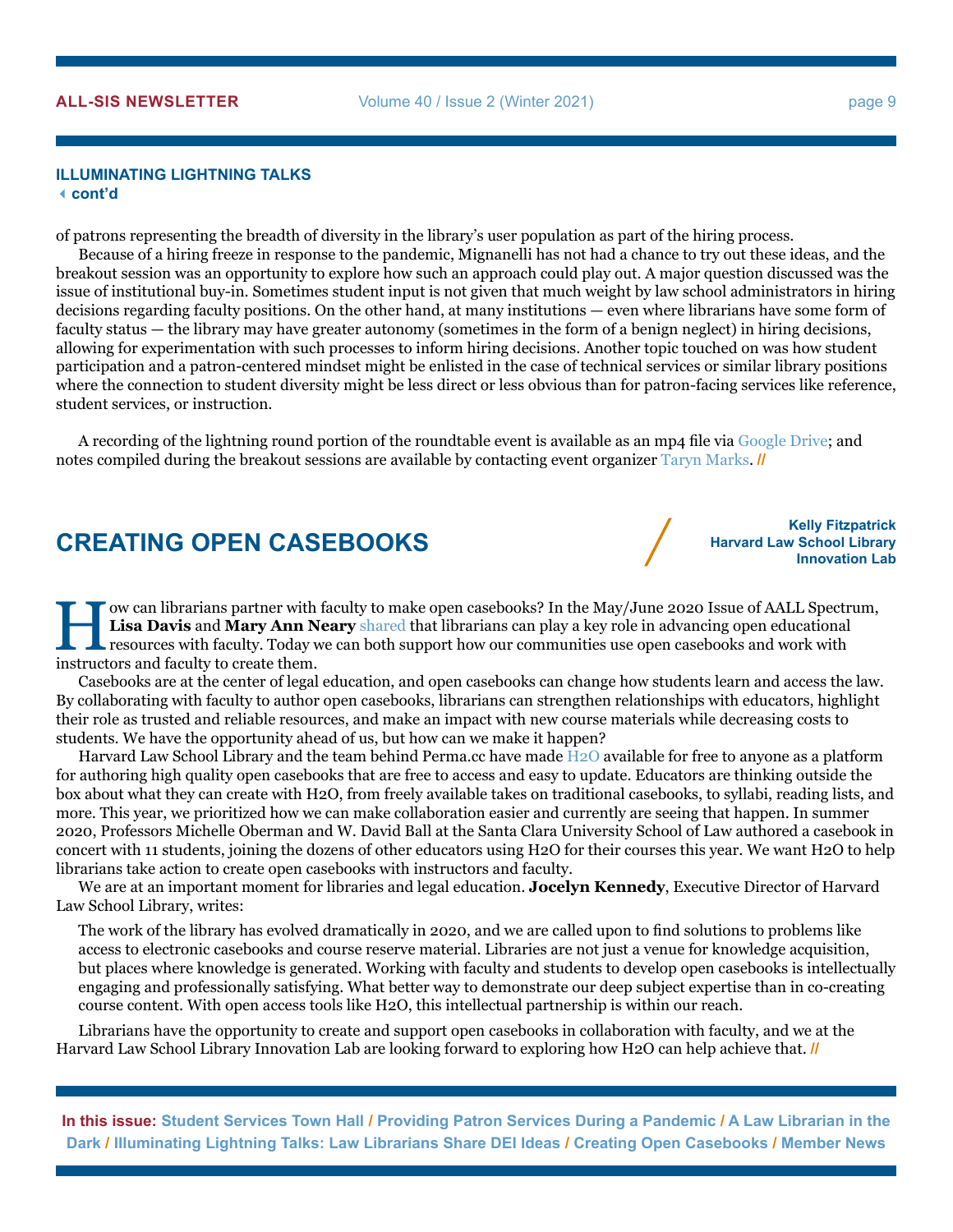**ALL-SIS NEWSLETTER** Volume 40 / Issue 2 (Winter 2021) page 10

# <span id="page-9-0"></span>**MEMBER NEWS**

**Marlene Harmon UC Berkeley Law Library**

**Nina Scholtz Cornell University Law Library**

## **PROMOTIONS AND HIRES**

**Clanitra Stewart Nejdl** has been promoted to Head of Professional Development and Research Services Librarian at the Alyne Queener Massey Law Library at Vanderbilt University. Clanitra is the current Chair of the ALL-SIS at the Alyne Queener Massey Law Library at Vanderbilt University. Clanitra is the current Chair of the ALL-SIS Legal Research and Sourcebook Committee.

The Westminster Law Library at the University of Denver Sturm College of Law is pleased to welcome **Lewis Zimmerman** as its new Head of Access Services! Lewis joined the Westminster Law Library in November 2020 after working as the reference librarian for the State of Oregon Law Library. Before becoming a librarian, Lewis worked as an Assistant State's Attorney in Illinois. Lewis holds a JD, MS in Library and Information Science, and a Master of Urban Planning degree from the University of Illinois. He also holds a BS in political science from Illinois Wesleyan University. His scholarly interests include the history of law, criminal law and policy, ethics, political philosophy, and legal research education. Thanks to **Madeline Cohen**, Assistant Director, Westminster Law Library, University of Denver Sturm College of Law, for this news!



**Emily Hoffman** joined the NC Central School of Law Library as a Reference Librarian on November 2, 2020. Emily will focus on providing reference service to student organizations, including the Journals. In conjunction with the entire team, Emily will continue the tradition of providing exemplary service to the faculty, students, and staff at NC Central. Our thanks to **Zanada Joyner**, Senior Reference Librarian at NC Central, for sharing this good news.

## **PUBLICATIONS**

**Sarah Slinger**, Reference Librarian, Librarian Assistant Professor & Lecturer in Law of the University of Miami School of Law, has co-authored a book chapter:

Maria Antonia Tigre & Sarah C. Slinger, *A Voice in the Development of Amazonia: The Constitutional Rights to Participation of Indigenous Peoples*, *in* Indigenous Amazonia, Regional Development and Territorial Dynamics: CONTENTIOUS ISSUES 7, 37 (Walter Leal Filho et al. eds., 2020).

**Robert Hu**, Professor of Law and Director, Sarita Kenedy East Law Library, St. Mary's University School of Law, has published *St. Mary's University Institute on Chinese Law and Business: Remarkable Success in the First Ten Years*, 51 St. Mary's L.J. (2020), at 845, available [here](https://commons.stmarytx.edu/cgi/viewcontent.cgi?article=1070&context=thestmaryslawjournal). **//**

**Have something to share with your fellow ALL-SIS members?** Send your news along to Marlene ([mharmon@law.](mailto:mharmon%40law.berkeley.edu?subject=) [berkeley.edu\)](mailto:mharmon%40law.berkeley.edu?subject=) or Nina ([nes78@cornell.edu](mailto:nes78%40cornell.edu?subject=)) at any time. //